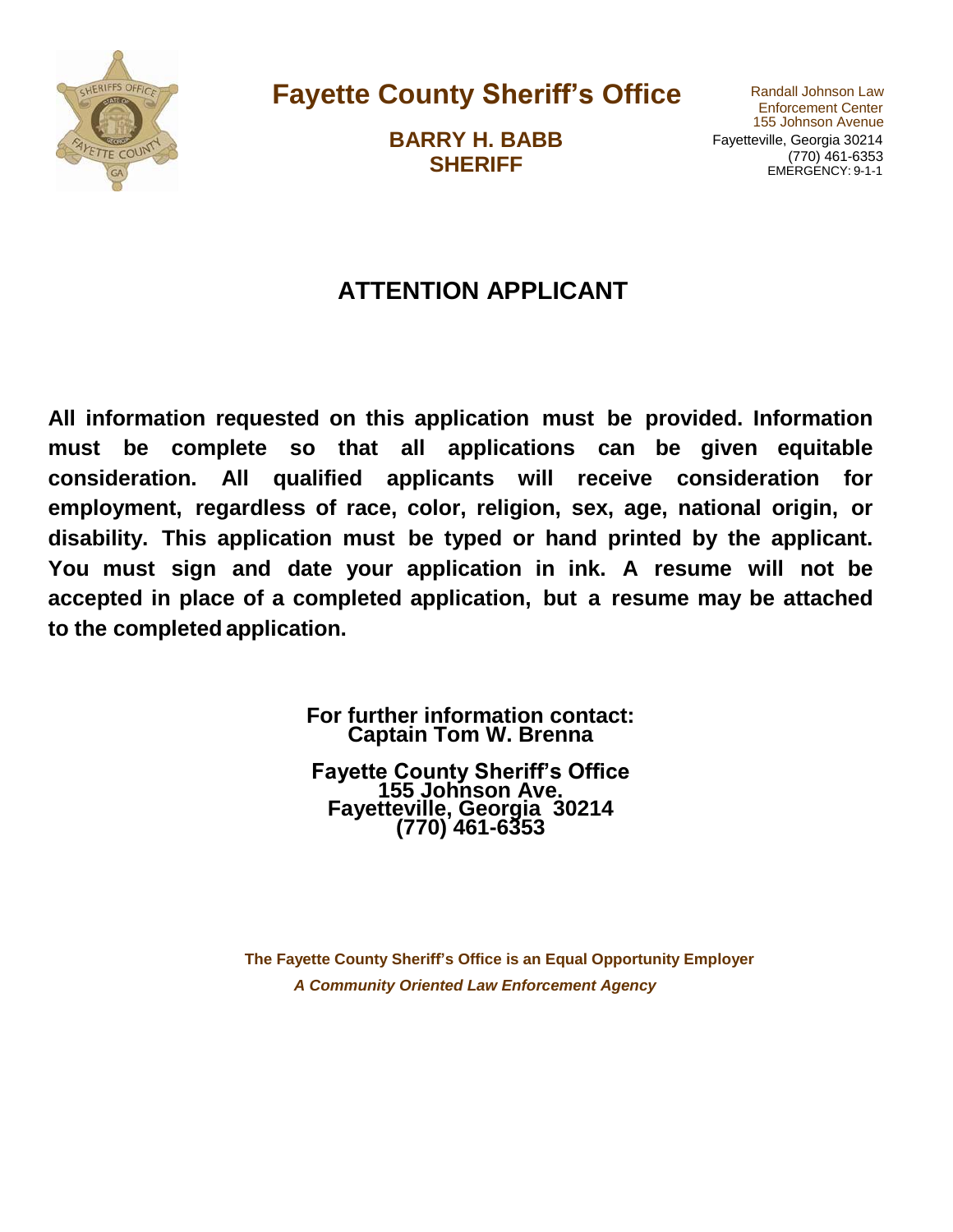# FAYETTE COUNTY SHERIFF'S OFFICE

# APPLICATION FOR EMPLOYMENT

INCOMPLETE APPLICATIONS WILL NOT BE PROCESSED YOU MUST BE ABLE TO WORK ROTATING SHIFTS IF APPLYING FOR DEPUTY SHERIFF OR DETENTION OFFICER POSITIONS

| <b>POSITION APPLIED FOR</b> |       |                          |  |
|-----------------------------|-------|--------------------------|--|
| <b>DEPUTY SHERIFF</b>       |       | <b>DETENTION OFFICER</b> |  |
| <b>CLERICAL</b>             | OTHER |                          |  |

#### *Section 1 - Personal Identification (LIST ALL NAMES USED IN WORK HISTORY)*

| $\begin{tabular}{c} \bf{NAME} \end{tabular}$ |                                                                     |          |
|----------------------------------------------|---------------------------------------------------------------------|----------|
| (LAST)                                       | (FIRST) (MIDDLE)                                                    | (MAIDEN) |
|                                              |                                                                     |          |
| ADDRESS                                      | (Complete Street Address, Apt #, and/or Post Office Box)            |          |
|                                              |                                                                     |          |
|                                              |                                                                     |          |
|                                              | (City) (County) (State) (Zip)                                       |          |
|                                              | $HOME PHONE : CELL: _________$                                      |          |
|                                              | DATE OF BIRTH: PLACE OF BIRTH:                                      |          |
|                                              |                                                                     |          |
|                                              | DRIVERS LICENSE: STATE OF ISSUE:                                    |          |
|                                              | HAVE YOU EVER HAD A DRIVER'S LICENSE IN ANOTHER STATE? IF YES, GIVE |          |
|                                              | THE STATE AND DATES: Universe of the STATE AND DATES:               |          |
|                                              | HEIGHT: WEIGHT: HAIR COLOR:                                         |          |
|                                              | ARE YOU A UNITED STATES CITIZEN? YES: NO: NO:                       |          |
|                                              | HAVE YOU APPLIED FOR A JOB WITH ANY LAW ENFORCEMENT AGENCY BEFORE?  |          |
|                                              | YES: NO: IF YES, STATE WHEN AND WHERE:                              |          |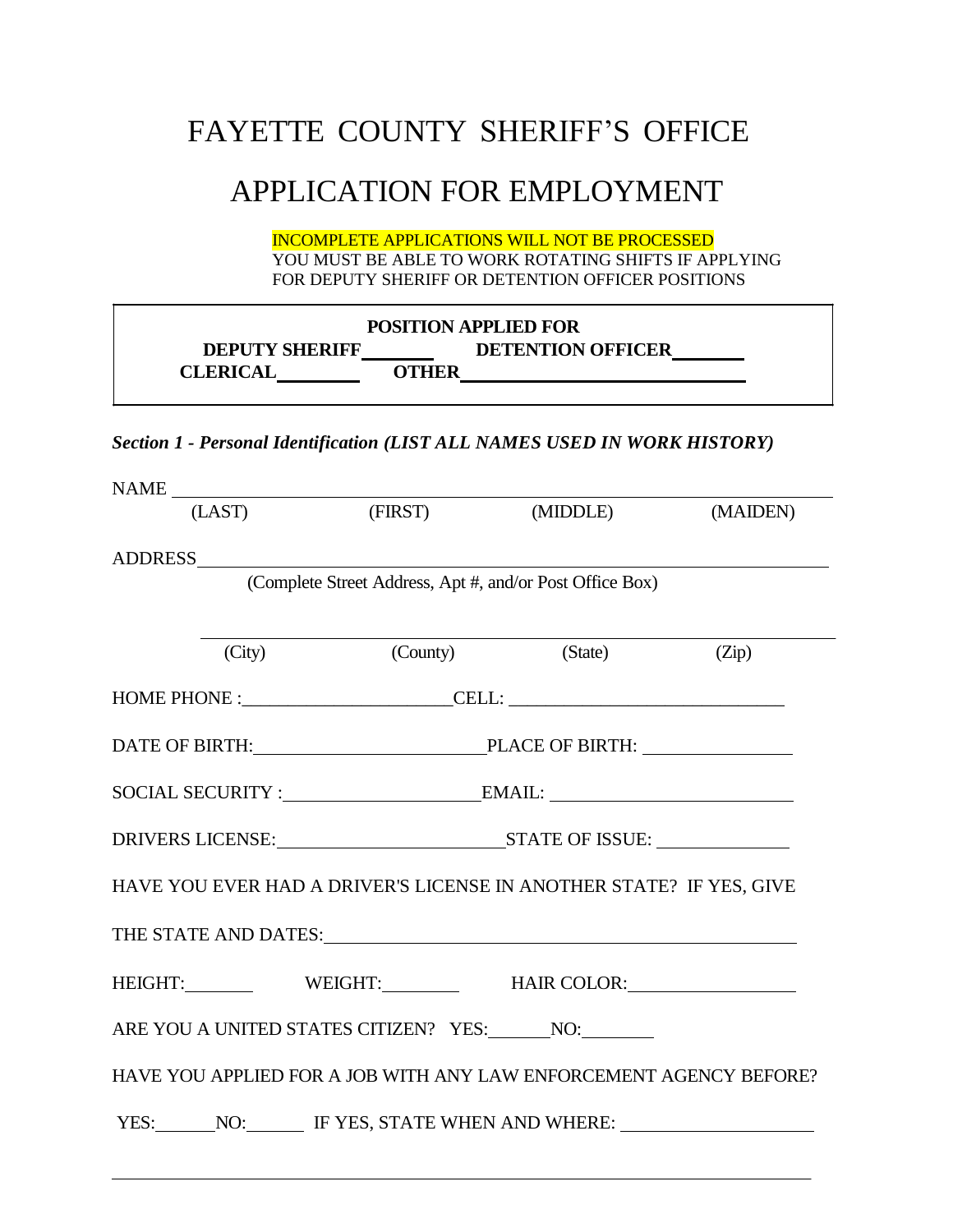## *Section 2* - *Marital/Dependent Status*

|             |                                     |                                                                                                                                                                                                                                                                                                                                                       |                                                                                                                                                                                                                                | Are you: Married: Single: Widowed: Divorced: Separated: _________________________                        |
|-------------|-------------------------------------|-------------------------------------------------------------------------------------------------------------------------------------------------------------------------------------------------------------------------------------------------------------------------------------------------------------------------------------------------------|--------------------------------------------------------------------------------------------------------------------------------------------------------------------------------------------------------------------------------|----------------------------------------------------------------------------------------------------------|
|             |                                     |                                                                                                                                                                                                                                                                                                                                                       |                                                                                                                                                                                                                                | SPOUS E'S NAME:                                                                                          |
|             |                                     |                                                                                                                                                                                                                                                                                                                                                       |                                                                                                                                                                                                                                | (LAST) (FIRST) (MIDDLE) (MAIDEN)                                                                         |
|             |                                     |                                                                                                                                                                                                                                                                                                                                                       |                                                                                                                                                                                                                                | DATE OF BIRTH: PLACE OF BIRTH:                                                                           |
|             |                                     |                                                                                                                                                                                                                                                                                                                                                       |                                                                                                                                                                                                                                | SPOUSE'S OCCUPATION: University of the SPOUSE'S OCCUPATION:                                              |
|             |                                     |                                                                                                                                                                                                                                                                                                                                                       |                                                                                                                                                                                                                                | SPOUSE'S EMPLOYER: University of the SPOUSE'S EMPLOYER:                                                  |
|             |                                     |                                                                                                                                                                                                                                                                                                                                                       | EMPLOYER'S ADDRESS: New York Contains the Contract of the Contract of the Contract of the Contract of the Contract of the Contract of the Contract of the Contract of the Contract of the Contract of the Contract of the Cont | (COMPLETE ADDRESS - INCLUDE CITY, COUNTY, STATE AND ZIP)                                                 |
| DEPENDENTS: |                                     | <b>NAME</b>                                                                                                                                                                                                                                                                                                                                           |                                                                                                                                                                                                                                | AGE                                                                                                      |
|             |                                     | <u> 1980 - John Harry Harry Harry Harry Harry Harry Harry Harry Harry Harry Harry Harry Harry Harry Harry Harry H</u>                                                                                                                                                                                                                                 |                                                                                                                                                                                                                                | the control of the control of the control of the                                                         |
|             |                                     | the control of the control of the control of the control of the control of the control of the control of the control of the control of the control of the control of the control of the control of the control of the control<br><u> 1989 - Johann John Stein, mars an deutscher Stein und der Stein und der Stein und der Stein und der Stein un</u> |                                                                                                                                                                                                                                | the control of the control of the control of<br>the control of the control of the control of             |
|             |                                     |                                                                                                                                                                                                                                                                                                                                                       |                                                                                                                                                                                                                                |                                                                                                          |
|             |                                     |                                                                                                                                                                                                                                                                                                                                                       |                                                                                                                                                                                                                                |                                                                                                          |
|             |                                     |                                                                                                                                                                                                                                                                                                                                                       |                                                                                                                                                                                                                                | ,我们也不会有什么。""我们的人,我们也不会有什么?""我们的人,我们也不会有什么?""我们的人,我们也不会有什么?""我们的人,我们也不会有什么?""我们的人                         |
|             | <b>Section 3 - Military Service</b> |                                                                                                                                                                                                                                                                                                                                                       |                                                                                                                                                                                                                                |                                                                                                          |
|             |                                     |                                                                                                                                                                                                                                                                                                                                                       |                                                                                                                                                                                                                                | Have you served in the Military? YES: NO: If yes, give Branch:                                           |
|             |                                     |                                                                                                                                                                                                                                                                                                                                                       |                                                                                                                                                                                                                                | Date of Separation: Type of Discharge <sup>**</sup>                                                      |
|             |                                     |                                                                                                                                                                                                                                                                                                                                                       |                                                                                                                                                                                                                                | Were you subject to any disciplinary actions, judicial or non-judicial? _____ If yes, explain in detail. |
|             |                                     |                                                                                                                                                                                                                                                                                                                                                       |                                                                                                                                                                                                                                | Are you now in the U.S. Military Reserves, National Guard, etc? YES: NO: NO: If yes,                     |
|             |                                     |                                                                                                                                                                                                                                                                                                                                                       |                                                                                                                                                                                                                                |                                                                                                          |
|             |                                     |                                                                                                                                                                                                                                                                                                                                                       |                                                                                                                                                                                                                                |                                                                                                          |

*\*\*A COPY OF DD FORM 214-MEMBER 4 MUST BE ATTACHED TO THIS APPLICATION*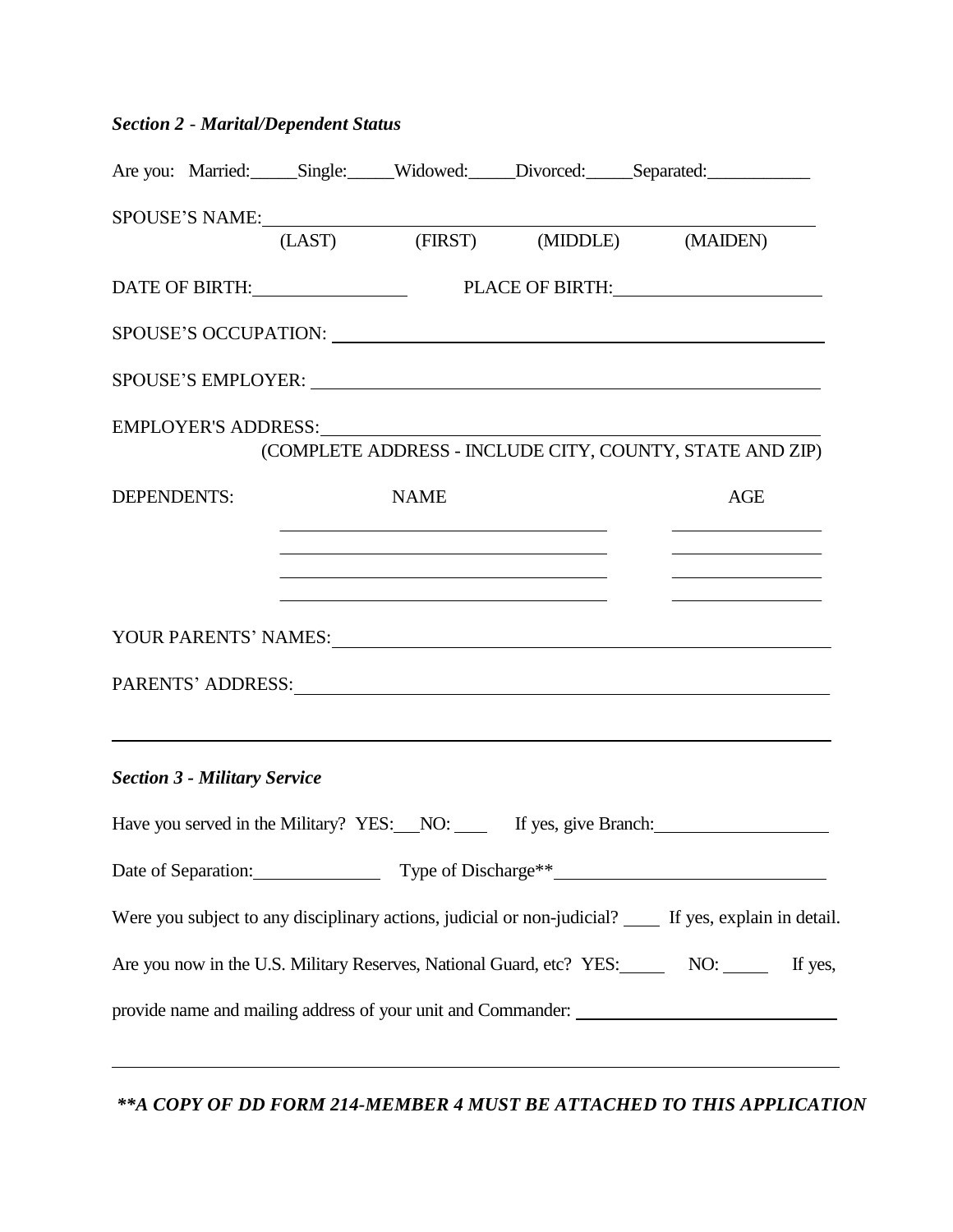#### *Section 4 - Primary and Secondary Education*

Beginning with High School, list all Schools, Colleges, and/or Trade Schools attended as well as dates of attendance and highest level attained. If you are not a high school graduate, please state when and where you received your GED:

| <b>DATES</b> | <b>NAME OF SCHOOL</b> | <b>COMPLETE ADDRESS</b> | <b>DEGREE</b> |
|--------------|-----------------------|-------------------------|---------------|
|              |                       |                         |               |
|              |                       |                         |               |
|              |                       |                         |               |
|              |                       |                         |               |
|              |                       |                         |               |
|              |                       |                         |               |

#### **Section 5** *- Prior Residences*

Starting from your current address and proceeding backwards, list all of your residences for the last TEN (10) years. If you were ever evicted, or had a dispossessory filed, state when and where.

| <b>DATES</b> | <b>COMPLETE STREET ADDRESS</b> | CITY, STATE, ZIP CODE |
|--------------|--------------------------------|-----------------------|
|              |                                |                       |
|              |                                |                       |
|              |                                |                       |
|              |                                |                       |
|              |                                |                       |
|              |                                |                       |
|              |                                |                       |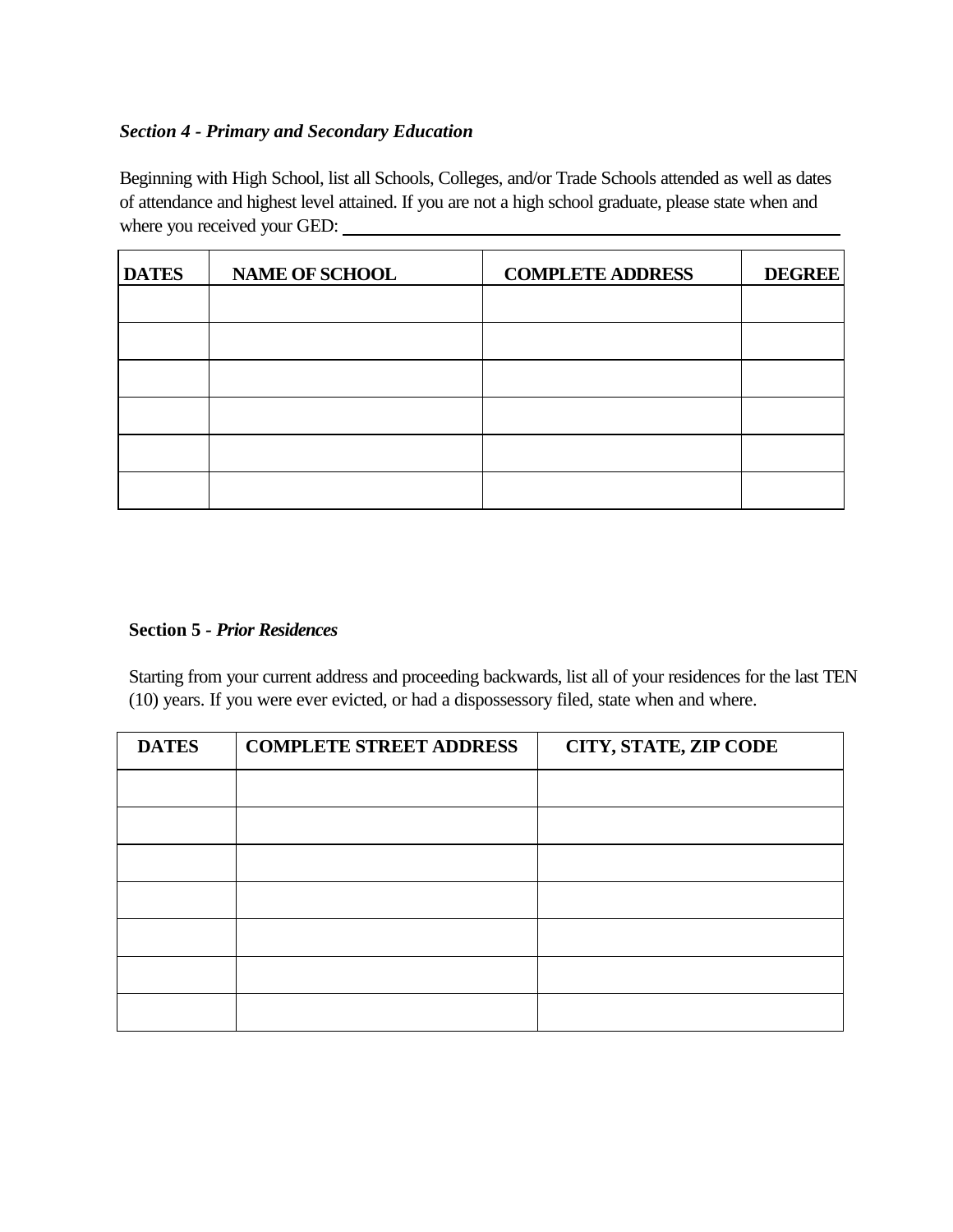## *Section 6 - Employment History*

Starting with your most recent place of employment and working backwards, list all of your prior employers. Attach additional sheets as necessary.

|                                                                                                                                                                                                                                |               | Can we contact your present employer? YES: NO:                                                                                                                                                                                |          |
|--------------------------------------------------------------------------------------------------------------------------------------------------------------------------------------------------------------------------------|---------------|-------------------------------------------------------------------------------------------------------------------------------------------------------------------------------------------------------------------------------|----------|
|                                                                                                                                                                                                                                |               | NAME: TELEPHONE: TELEPHONE:                                                                                                                                                                                                   |          |
| COMPLETE ADDRESS: University of the Second Property of the Second Property of the Second Property of the Second Property of the Second Property of the Second Property of the Second Property of the Second Property of the Se |               |                                                                                                                                                                                                                               |          |
|                                                                                                                                                                                                                                | <b>Street</b> | City/State Zip Code<br>FROM: TO: POSITION:                                                                                                                                                                                    |          |
|                                                                                                                                                                                                                                |               |                                                                                                                                                                                                                               |          |
|                                                                                                                                                                                                                                |               |                                                                                                                                                                                                                               |          |
|                                                                                                                                                                                                                                |               | NAME: TELEPHONE:                                                                                                                                                                                                              |          |
|                                                                                                                                                                                                                                |               |                                                                                                                                                                                                                               |          |
|                                                                                                                                                                                                                                | <b>Street</b> | City/State<br>FROM: TO: POSITION:                                                                                                                                                                                             | Zip Code |
|                                                                                                                                                                                                                                |               |                                                                                                                                                                                                                               |          |
|                                                                                                                                                                                                                                |               |                                                                                                                                                                                                                               |          |
|                                                                                                                                                                                                                                |               | NAME: TELEPHONE: TELEPHONE:                                                                                                                                                                                                   |          |
|                                                                                                                                                                                                                                |               | COMPLETE ADDRESS: University of the Second Line of the Second Line of the Second Line of the Second Line of the Second Line of the Second Line of the Second Line of the Second Line of the Second Line of the Second Line of |          |
|                                                                                                                                                                                                                                | Street        | City/State<br>FROM: TO: POSITION:                                                                                                                                                                                             | Zip Code |
|                                                                                                                                                                                                                                |               |                                                                                                                                                                                                                               |          |
|                                                                                                                                                                                                                                |               |                                                                                                                                                                                                                               |          |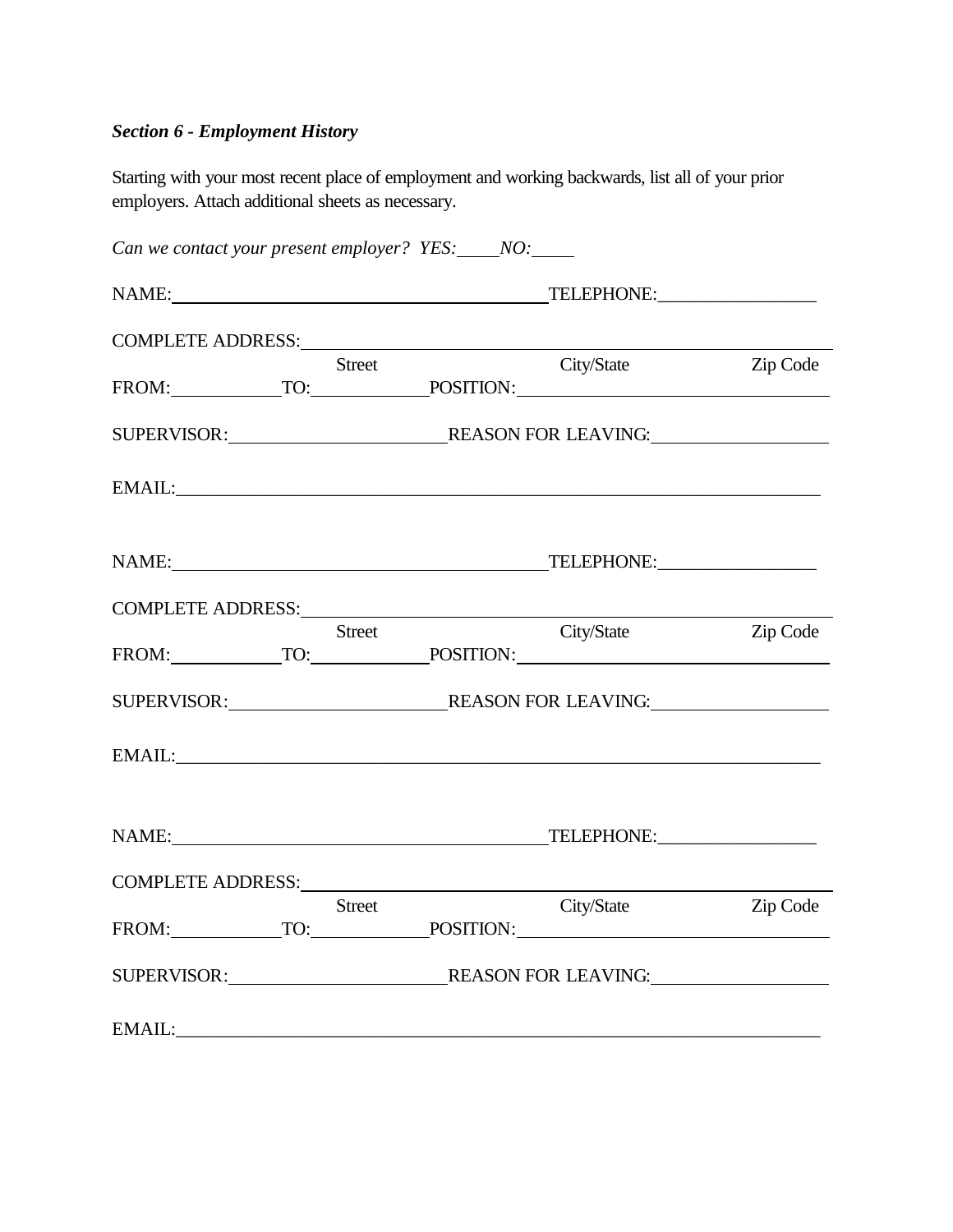#### *Section 7 - Personal References*

List five personal or professional references. Of the five, at least two should be current neighbors of you. Each of your references should be responsible adults and *none* should be *former employers, school teachers, or family members.* Each of these references should have known you during the last (5) years. Please note that failure to provide complete information or failure to comply with our guidelines regarding references will delay, or possibly prohibit, the processing of your application.

| NAME: TELEPHONE:                                                                                                                                                                                                               |                     |  |
|--------------------------------------------------------------------------------------------------------------------------------------------------------------------------------------------------------------------------------|---------------------|--|
| COMPLETE ADDRESS:                                                                                                                                                                                                              |                     |  |
| Street                                                                                                                                                                                                                         | City/State Zip Code |  |
|                                                                                                                                                                                                                                |                     |  |
|                                                                                                                                                                                                                                |                     |  |
| NAME: TELEPHONE:                                                                                                                                                                                                               |                     |  |
| COMPLETE ADDRESS: North Annual State Complete Address of the American State Complete Address of the American State Complete Address of the American State Address of the American State Address of the American State Address  |                     |  |
| Street                                                                                                                                                                                                                         | City/State Zip Code |  |
|                                                                                                                                                                                                                                |                     |  |
| NAME: TELEPHONE:                                                                                                                                                                                                               |                     |  |
| COMPLETE ADDRESS: NAME OF STREET ASSESSED FOR THE SERVICE OF STREET AND THE STREET ASSESSED FOR STREET AND THE STREET ASSESSED FOR STREET ASSESSED FOR STREET ASSESSED FOR STREET AND THE STREET ASSESSED FOR STREET AND THE S |                     |  |
| Street                                                                                                                                                                                                                         | City/State Zip Code |  |
| EMAIL: EMAIL:                                                                                                                                                                                                                  |                     |  |
| NAME: TELEPHONE:                                                                                                                                                                                                               |                     |  |
| COMPLETE ADDRESS: North American Section 1999                                                                                                                                                                                  |                     |  |
| <b>Street</b>                                                                                                                                                                                                                  | City/State Zip Code |  |
|                                                                                                                                                                                                                                |                     |  |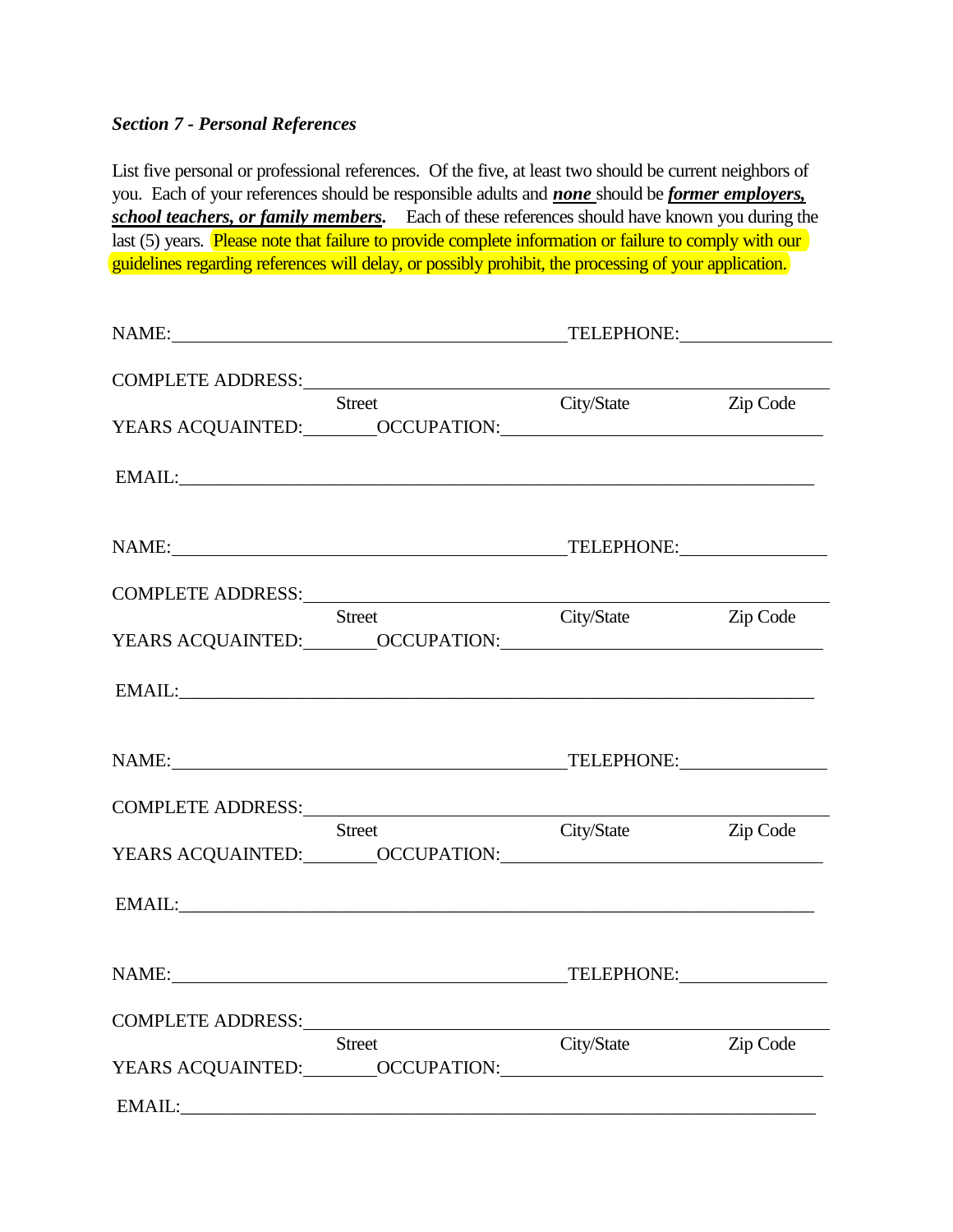| NAME:                    |                    | TELEPHONE: |          |
|--------------------------|--------------------|------------|----------|
| <b>COMPLETE ADDRESS:</b> |                    |            |          |
|                          | <b>Street</b>      | City/State | Zip Code |
| YEARS ACQUAINTED:        | <b>OCCUPATION:</b> |            |          |
|                          |                    |            |          |
| EMAIL:                   |                    |            |          |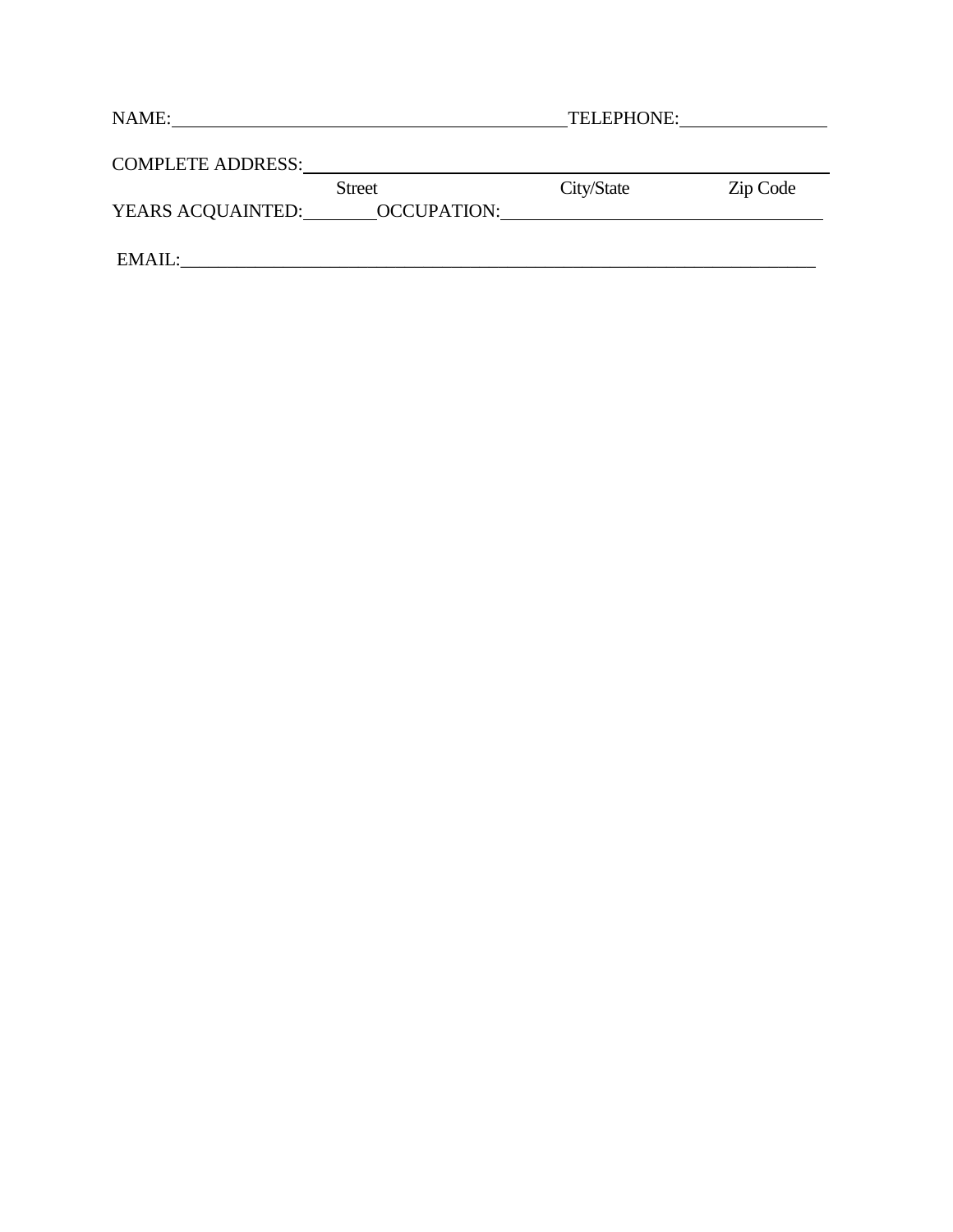#### *Section 8 - Prior Civil/Criminal/Adverse Drivers History*

Have you ever been arrested (or confined for a *Felony or Misdemeanor*? YES:\*\_\_\_NO:\_\_\_\_ If yes, please furnish the following information (\*a yes may not preclude consideration).

| <b>DATE</b> | <b>LOCATION</b> | <b>CHARGE</b> | <b>DISPOSITION</b> |
|-------------|-----------------|---------------|--------------------|
|             |                 |               |                    |
|             |                 |               |                    |
|             |                 |               |                    |
|             |                 |               |                    |
|             |                 |               |                    |

Have you ever received a Traffic Citation? YES:\*\_\_\_\_\_NO:\_\_\_\_\_\_\_ If yes, please furnish the following information (\*a yes may not preclude consideration).

| <b>DATE</b> | <b>LOCATION</b> | <b>CHARGE</b> | <b>DISPOSITION</b> |
|-------------|-----------------|---------------|--------------------|
|             |                 |               |                    |
|             |                 |               |                    |
|             |                 |               |                    |
|             |                 |               |                    |
|             |                 |               |                    |

Have you ever been involved in a dispossessory, eviction, or civil court Civil Action in any capacity? YES: NO: If yes, please explain, and use additional paper if necessary to show all matters.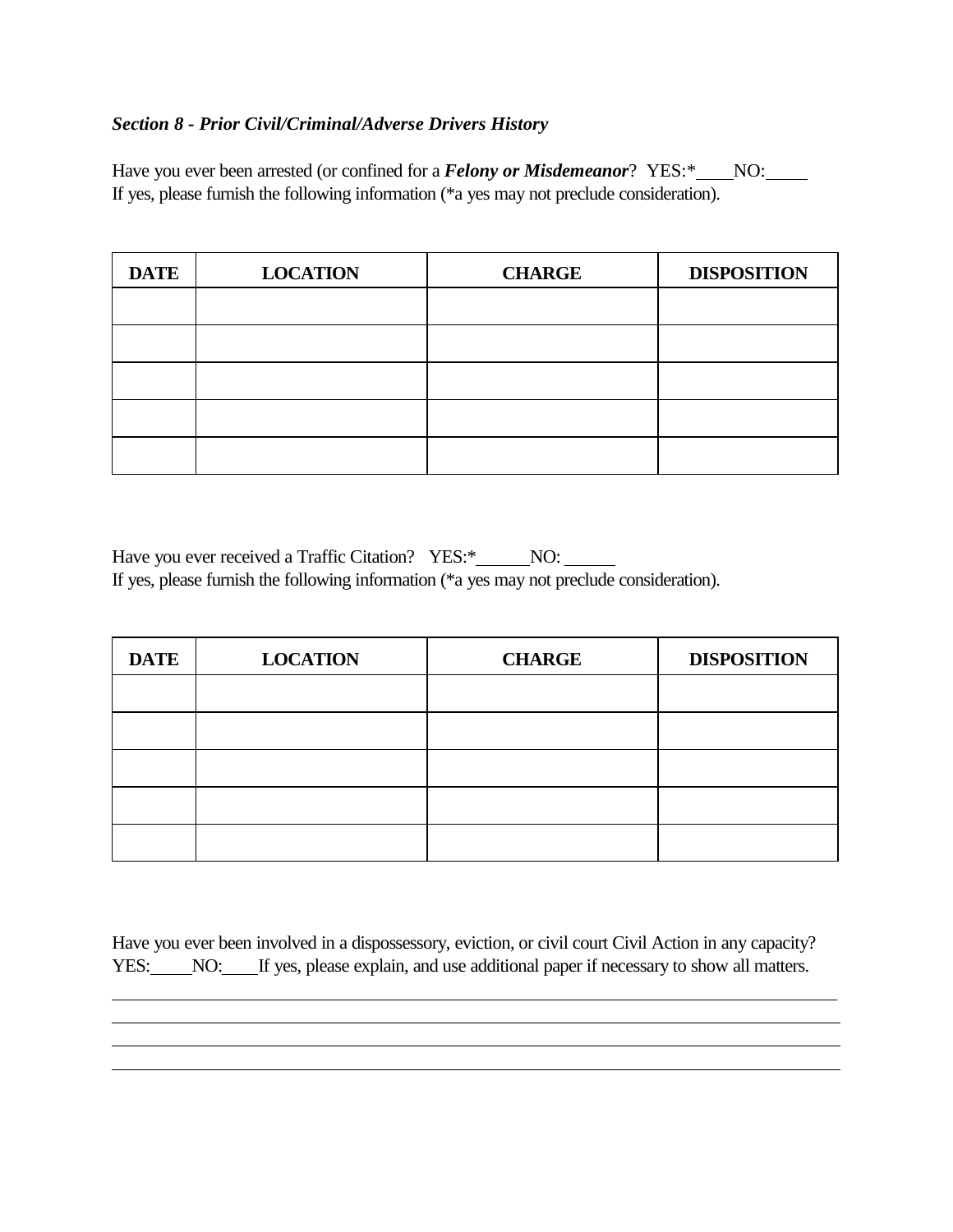#### *Section 9 - Law Enforcement*

If you are applying for a **Deputy Sheriff** position and are a Peace Officer Standards and Training Council Certified Law Enforcement Officer, please complete the following:

STATE OF CERTIFICATION: CERTIFICATION #

DATE OF CERTIFICATION: IS CERTIFICATION CURRENT: YES: NO:

If you are applying for a **Detention Officer** position and are a Georgia Peace Officer Standards and Training Council Certified Detention Officer, please complete the following:

CERTIFICATION #: DATE OF CERTIFICATION:

IS CERTIFICATION CURRENT: YES: NO:

Have you ever been denied an application for certification as any law enforcement professional,

including sheriff's deputy, police officer, detention officer?

Has your certification ever been disciplined or sanctioned in any state?

List all law enforcement agencies where employed in chronological order with dates below:

Have you ever resigned in lieu of termination from any law enforcement agency?

If yes, please explain

### IF YOU ARE RELATED TO ANYONE CURRENTLY EMPLOYED BY THE FAYETTE COUNTY SHERIFF'S OFFICE, PLEASE STATE THE PERSON'S NAME AND YOUR RELATIONSHIP TO THE EMPLOYEE:

\_\_\_\_\_\_\_\_\_\_\_\_\_\_\_\_\_\_\_\_\_\_\_\_\_\_\_\_\_\_\_\_\_\_\_\_\_\_\_\_\_\_\_\_\_\_\_\_\_\_\_\_\_\_\_\_\_\_\_\_\_\_\_\_\_\_\_\_\_\_\_\_\_\_\_\_\_\_\_\_\_\_\_\_\_\_\_\_\_\_\_\_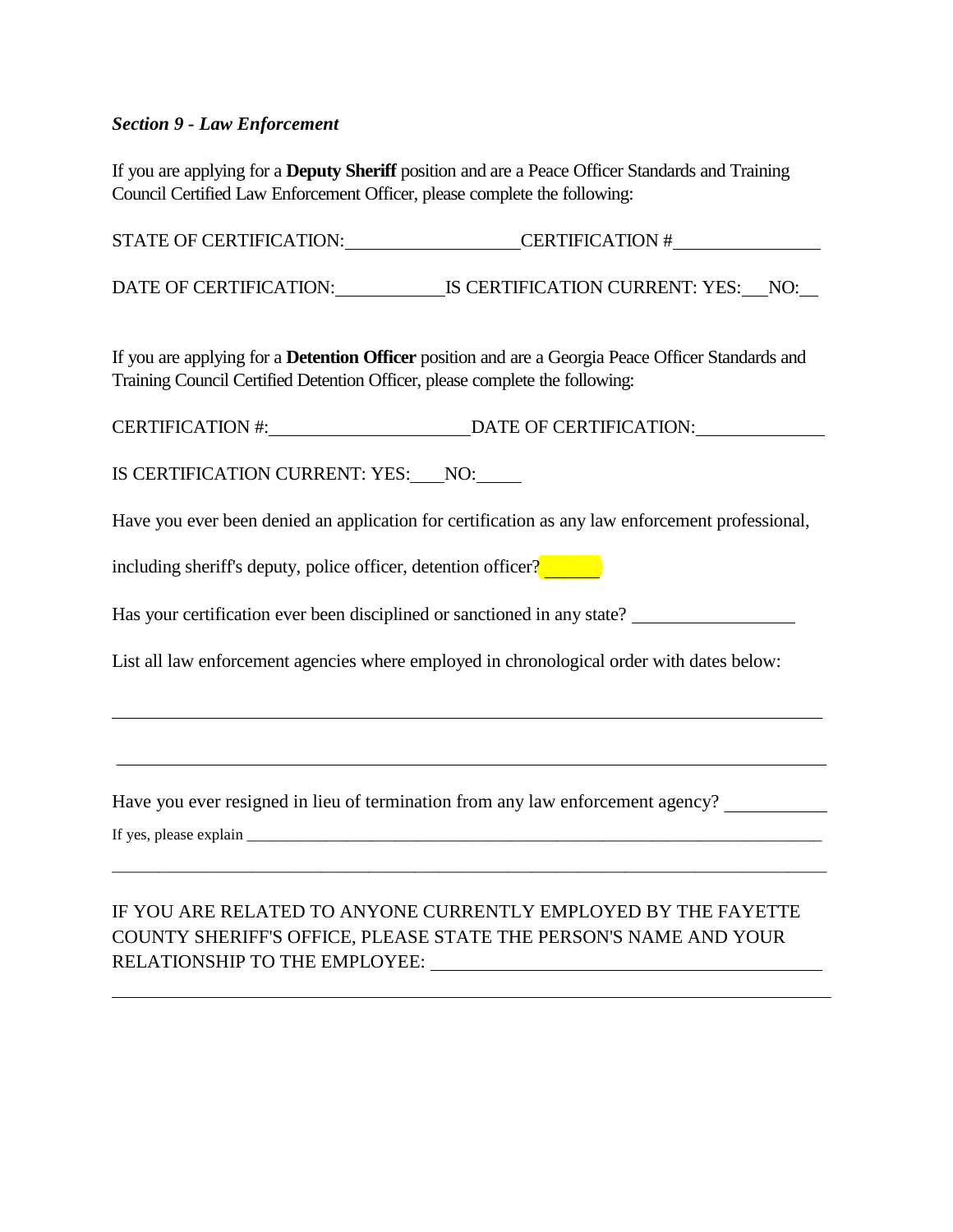#### *Section 10 - Willingness Statement and Application Certification*

#### **Willingness Statement**

I understand that the Fayette County Sheriff's Office is a public safety organization and as such it is a twenty-four (24) hour - seven (7) day a week operation. Its employees are subject to working shifts any time of the day and days off and granting of authorized leave is based on a combination of mission needs and seniority.

Furthermore, employees of the Sheriff's Office work in hazardous and potentially life threatening situations and I will be required to work under those conditions.

Employees of the Fayette County Sheriff's Office agree to comply with written and verbal policies, direction and rules as may be promulgated for the efficient operation of the office.

Prospective employees of the Fayette County Sheriff's Office must agree to submit to and must successfully complete a written pre-employment aptitude examination, background examination, and truth verification exam as a condition of employment.

I understand that by signing this application, I am stating that I am willing to accept and abide by these general conditions.

#### *Certification*

I certify that the answers I have given herein are true and complete to the best of my knowledge.

I authorize investigation of all statements contained in this application for employment with the Fayette County Sheriff's Office as may be necessary in arriving at an employment decision.

I certify that I have read, understand, and accept, the general conditions as outlined in this document, the above titled "Willingness Statement".

In the event of employment, I understand that false or misleading information given in my application for employment, or during interview(s), or, the withholding of information, may result in termination of my employment.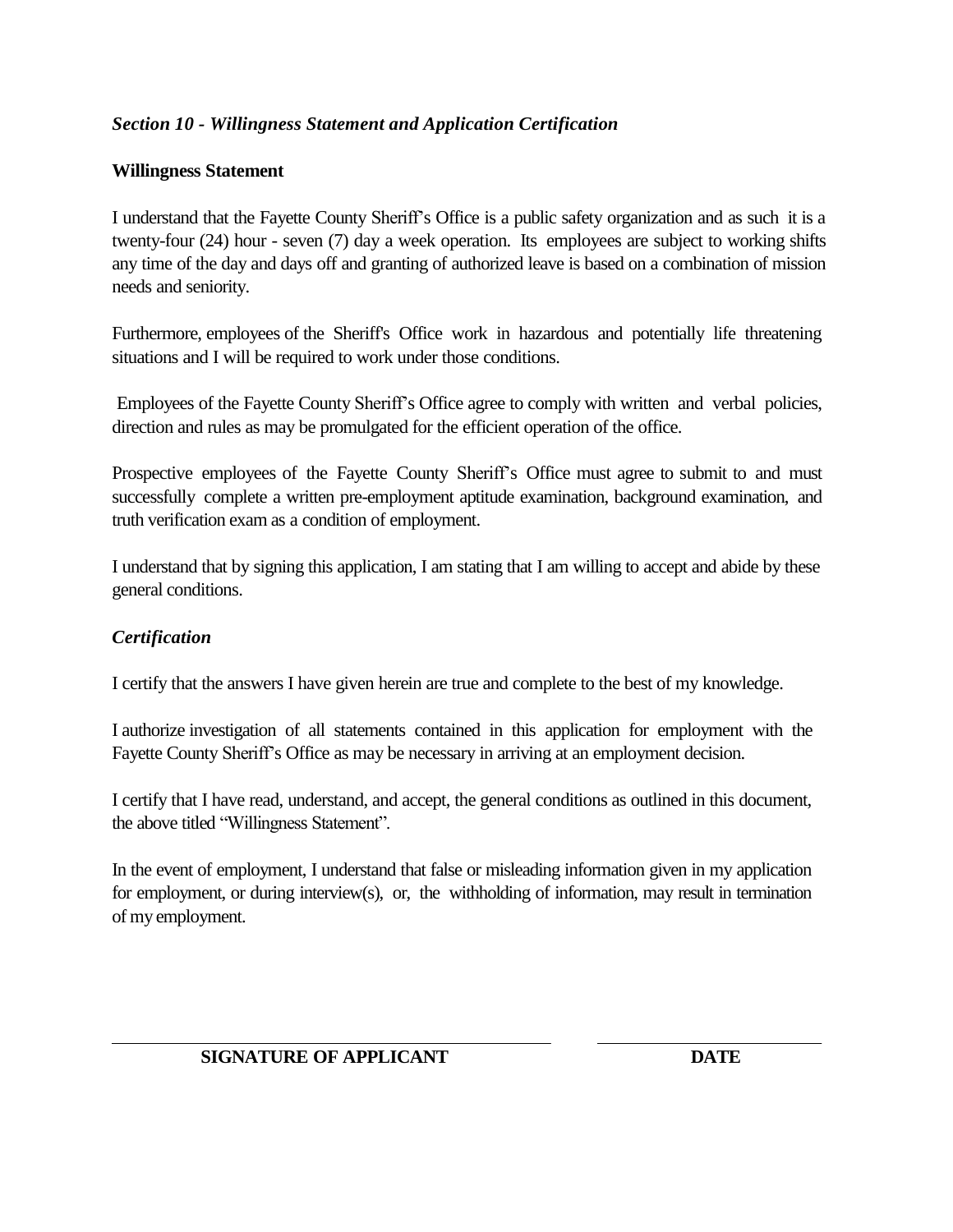## **FAYETTE COUNTY SHERIFF'S OFFICE**

#### **AUTHORIZATION FOR RELEASE OF PERSONAL INFORMATION**

I, so hereby authorize a review of, and full disclosure of all records, concerning myself, to any duly authorized agent of the **Fayette County Sheriff's Office,** whether said records are of a public, private, or confidential nature.

The intent of this authorization is to give my consent for full and complete disclosure of the records of educational institutions; financial/credit institutions including records of loans, the records of commercial or retail credit agencies (including credit reports and/or ratings), and other financial statements, and records, wherever filed; medical and psychiatric treatment and/or consultations, including hospitals, clinics, private practitioners, and the United States Veterans Administration; employment, and pre- employment, records, including background reports, polygraph reports, and charts; efficiency ratings, complaints, or grievances, filed by or against me; and the records and recollections of attorneys-at-law, or of other counsel, whether representing me, or another person or body in any case, either criminal or civil, in which I presently have or have had an interest, and any records of any courts.

I understand that any information obtained by a personal history background investigation, which is developed directly or indirectly, in whole or part, upon this release authorization, will be considered in determining my suitability for employment by the **Fayette County Sheriff's Office**. I also certify that any person(s) who may furnish such information concerning me shall not be held accountable or liable for giving this information; and I do hereby release said person(s) from any and all liability which may be incurred as a result of furnishing such information.

A photocopy of this release form will be valid as an original thereof, even though the said photocopy does not contain an original writing of my signature.

| COMPLETE ADDRESS: National Address of Additional Address of Address of Address of Address of Address of Addres |                                                                                                                                                                                                                                |  |
|----------------------------------------------------------------------------------------------------------------|--------------------------------------------------------------------------------------------------------------------------------------------------------------------------------------------------------------------------------|--|
| TELEPHONE NUMBER:                                                                                              | DATE OF BIRTH: Particular Control of Bill Control Control Control Control Control Control Control Control Control Control Control Control Control Control Control Control Control Control Control Control Control Control Cont |  |
| SOCIAL SECURITY NUMBER:<br><u> </u>                                                                            |                                                                                                                                                                                                                                |  |
|                                                                                                                |                                                                                                                                                                                                                                |  |
|                                                                                                                | <b>Signature of Notary Public</b>                                                                                                                                                                                              |  |

Date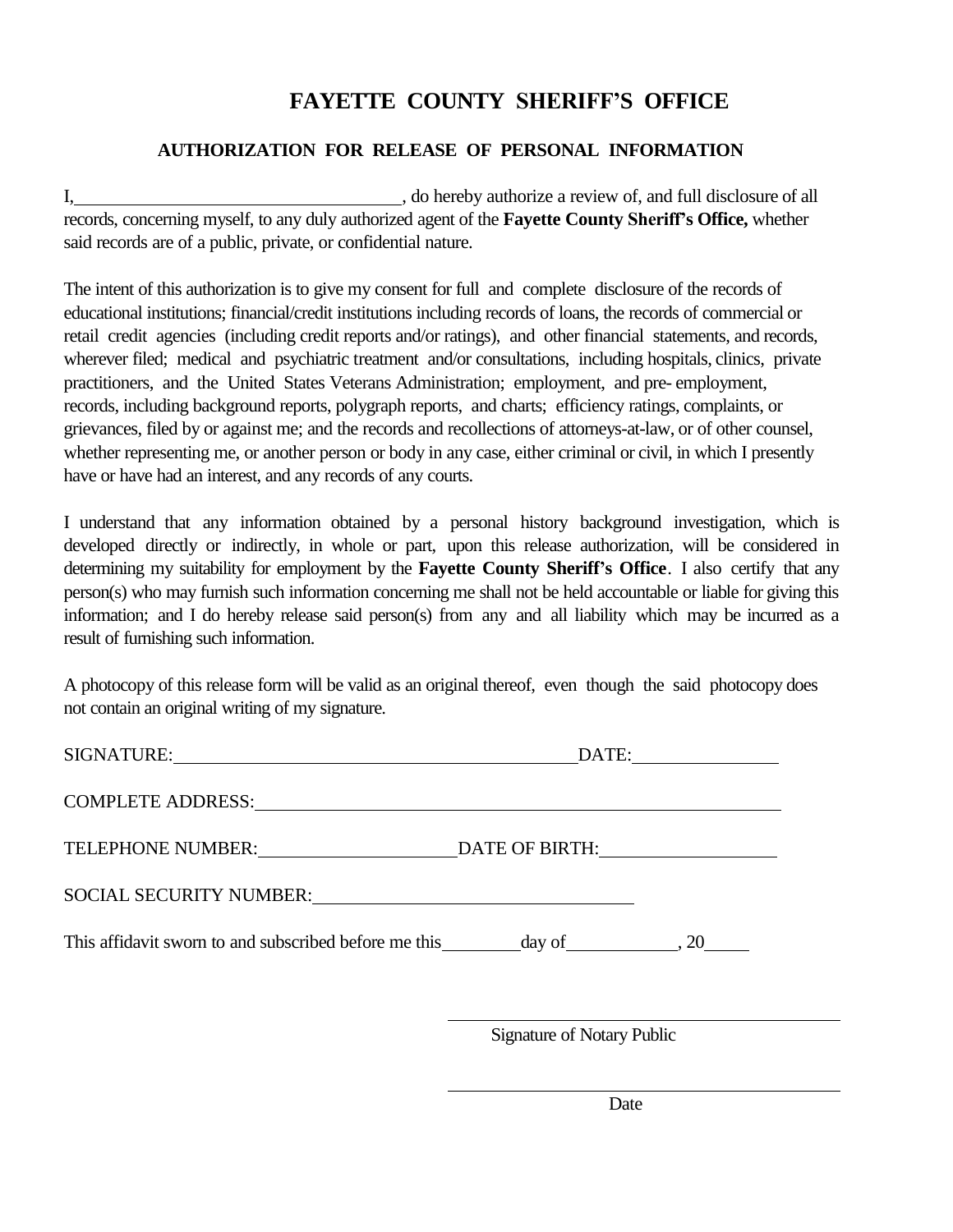## **FAYETTE COUNTY SHERIFF'S OFFICE**

#### AUTHORIZATION TO RUN GEORGIA DRIVING HISTORY (MVR)

I, authorize the Fayette County Sheriff's Office to run a 7 year Georgia driving history on me. This driving history will be used by the Background Investigator in determining my suitability for employment by the Fayette County Sheriff's Office.

Name as it appears on Driver's License:\_\_\_\_\_\_\_\_\_\_\_\_\_\_\_\_\_\_\_\_\_\_\_\_\_\_\_\_\_\_\_\_\_\_\_

| Georgia Driver's License #: |       |  |
|-----------------------------|-------|--|
|                             | Date: |  |

This affidavit sworn to and subscribed before me this \_\_\_\_day of \_\_\_\_\_\_\_, 20\_\_\_

Signature of Notary Public

\_\_\_\_\_\_\_\_\_\_\_\_\_\_\_\_\_\_\_\_\_\_\_\_\_\_\_\_\_\_\_\_

\_\_\_\_\_\_\_\_\_\_\_\_\_\_\_\_\_\_\_\_\_\_\_\_\_\_\_\_\_\_\_\_

\_\_\_\_\_\_\_\_\_\_\_\_\_\_\_\_\_\_\_\_\_\_\_\_\_\_\_\_\_\_\_\_\_\_\_\_\_\_\_\_\_\_\_\_\_\_\_\_\_\_\_\_\_\_\_\_\_\_\_\_\_\_\_\_\_\_\_

Date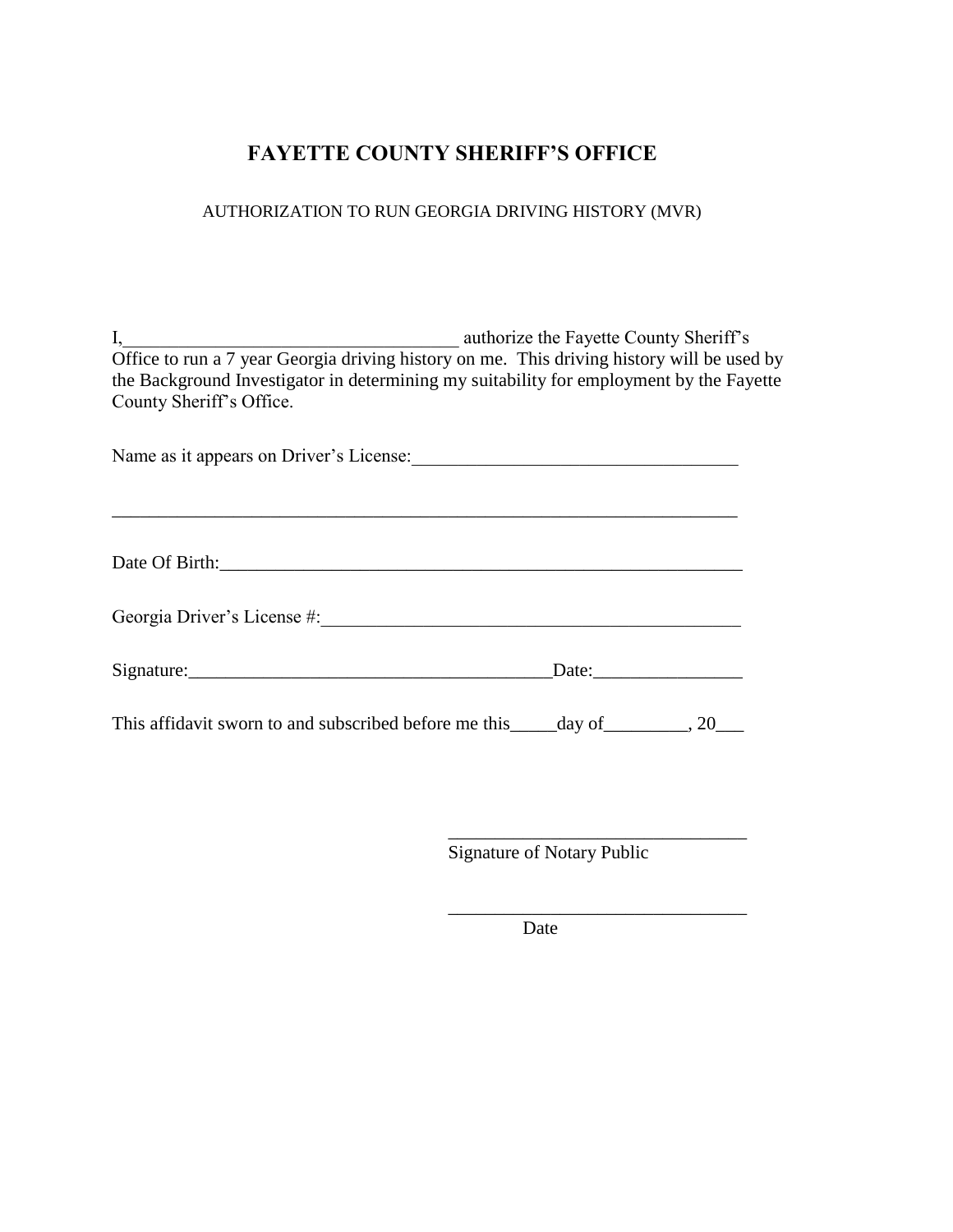## **APPLICATION QUESTIONNAIRE**

#### **Instructions: If you answer "yes" to questions 3-31, you must explain the "yes" answer fully on the following answer sheet. Remember to indicate the question number that you are addressing. Failure to follow instructions will result in your application being returned to you.**

|                                                                                                                                                                                                                                                                                             | YES | N <sub>O</sub> |
|---------------------------------------------------------------------------------------------------------------------------------------------------------------------------------------------------------------------------------------------------------------------------------------------|-----|----------------|
| 1. Will you consent to a thorough background investigation of your character?                                                                                                                                                                                                               |     |                |
| 2. Will you consent to a rigid medical examination by a physician, upon<br>conditional offer of employment?                                                                                                                                                                                 |     |                |
| 3. Have you ever been rejected for employment, for any reason, by any law<br>enforcement agency? If yes, what agency and why?                                                                                                                                                               |     |                |
| 4. Have you ever been terminated by any law enforcement agency? If yes,<br>please give the date of and reason for termination.                                                                                                                                                              |     |                |
| 5. Have you ever been terminated or asked to resign for ANY job? If yes,<br>list the name of the job(s), dates of employment and reason for termination<br>or resignation under pressure.                                                                                                   |     |                |
| 6. Have you EVER been physically arrested or given a copy of charges for<br>violation of any city, municipal, state or federal law?                                                                                                                                                         |     |                |
| 7. Have you EVER appeared in any court (including juvenile) as a defendant<br>to answer any city, municipal, state or federal criminal charge? If so, give<br>the court in which you appeared and the disposition of the case.<br>(i.e conviction, first offenders, charges dismissed, etc) |     |                |
| 8. Have you EVER been detained by any law enforcement representative,<br>been the subject of any criminal investigation, or been named as the<br>accused on a warrant? If yes, explain in detail.                                                                                           |     |                |
| 9. Have you EVER received any tickets for traffic violations (excluding<br>parking tickets) on any license that you have held since you began driving?<br>If yes, list type of violation, date received, jurisdiction and disposition.<br>(i.e. fine, suspension, charges dismissed)        |     |                |
|                                                                                                                                                                                                                                                                                             |     |                |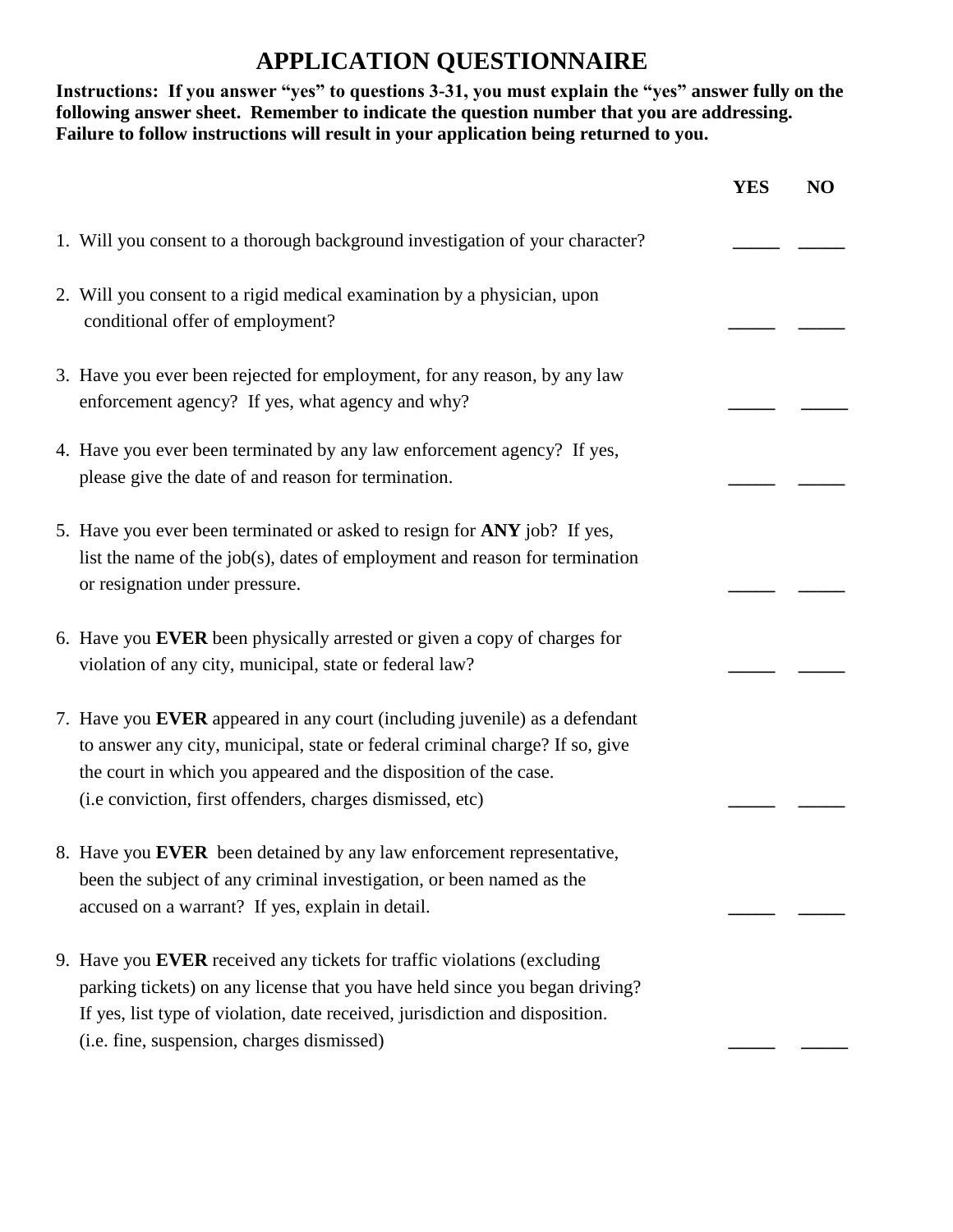## **APPLICATION QUESTIONNAIRE CONTINUED**

|                                                                                                                                                                                                                                                                                                | <b>YES</b> | N <sub>O</sub> |
|------------------------------------------------------------------------------------------------------------------------------------------------------------------------------------------------------------------------------------------------------------------------------------------------|------------|----------------|
| 10. Have you EVER used, tried, ingested or experimented with marijuana (including<br>as a juvenile or even one experimental use)? If yes, write the total number of<br>times used, date of the first use and the date of the last use.                                                         |            |                |
| 11. Have you EVER used, tried, ingested, or experimented with ANY other type of<br>illegal narcotics or dangerous drugs (i.e. heroin, cocaine, hashish, speed, LSD,<br>anabolic steroids, etc.)? If yes, indicate what type of drug, when you used it<br>and how many times you used the drug. |            |                |
| 12. Have you EVER sold any type of illegal drug, delivered illegal drugs, shared<br>drugs with another person or directed another person where to buy drugs?                                                                                                                                   |            |                |
| 13. Have you ever filed or declared bankruptcy, had any judgments, repossessions,<br>foreclosures or collections?                                                                                                                                                                              |            |                |
| 14. Do you know of anything that might prevent you from obtaining the position<br>you have applied for?                                                                                                                                                                                        |            |                |
| 15. Have you purposely omitted any information from your employment application?                                                                                                                                                                                                               |            |                |
| 16. Were you able to understand all of the questions in this application?                                                                                                                                                                                                                      |            |                |
| 17. Have you ever committed an act that you were not caught doing, but if caught<br>you would have been arrested? If yes, explain in detail.                                                                                                                                                   |            |                |
| 18. Have you ever fraudulently obtained money? If yes, explain in detail.                                                                                                                                                                                                                      |            |                |
| 19. Have you ever committed a fraudulent act against an employer? If yes, explain<br>in detail.                                                                                                                                                                                                |            |                |
| 20. Have you ever intentionally damaged the property of another? If yes, explain<br>in detail.                                                                                                                                                                                                 |            |                |
| 21. Have you ever filed <b>any</b> false report? For any reason? If yes, explain in detail.                                                                                                                                                                                                    |            |                |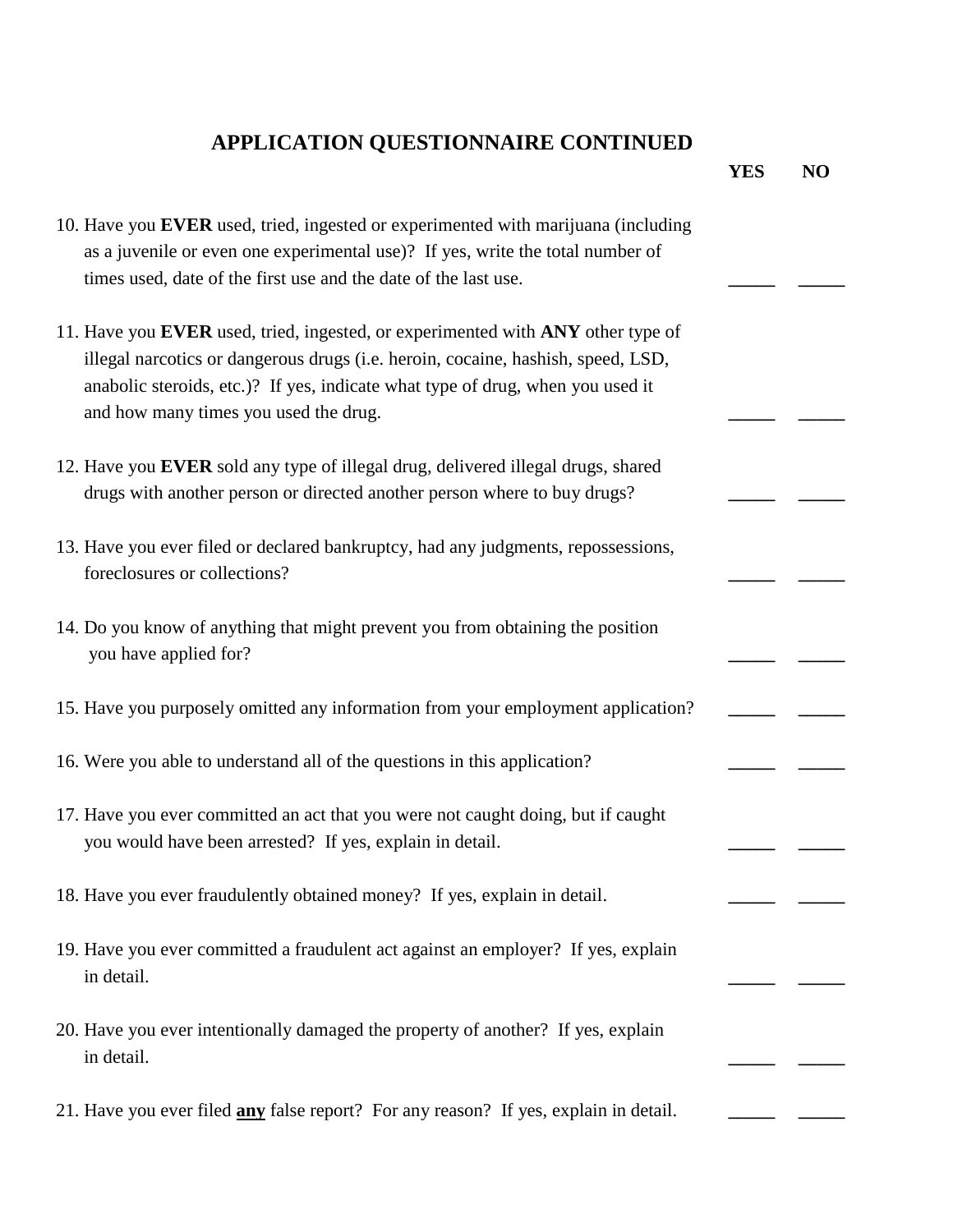# **APPLICATION QUESTIONNAIRE CONTINUED**

**YES NO**

| 22. Since you have been an adult (18 years old), have you ever had sexual involvement<br>with someone under the age of 18? If yes, explain in detail.                                                                                                                            |  |
|----------------------------------------------------------------------------------------------------------------------------------------------------------------------------------------------------------------------------------------------------------------------------------|--|
| If yes, how old were they? ______ How old were you? ______ How long ago? ______                                                                                                                                                                                                  |  |
| 23. Have you ever been involved in a sexual act that if caught, you would have been<br>arrested? If yes, explain in detail.                                                                                                                                                      |  |
| 24. Have you ever been involved in a sexual act that if caught, you would have been<br>fired from your employer? If yes, explain in detail.                                                                                                                                      |  |
| 25. Have you ever engaged in prostitution or used the services of a prostitute?<br>If yes, explain in detail.                                                                                                                                                                    |  |
| 26. Have you ever benefited from the sale of illegal drugs, either directly or indirectly,<br>free drugs or sexual favors? If yes, explain in detail. (If you received any money<br>from a friend or family member involved in drug sales indirectly, list and give<br>details). |  |
| 27. Have you driven a motor vehicle under the influence of alcohol or drugs?<br>If yes, explain in detail.                                                                                                                                                                       |  |
| 28. Have you ever purchased or pawned an item that you knew or should have known<br>was stolen? If yes, explain in detail.                                                                                                                                                       |  |
| 29. Did you list <b>ALL</b> of your jobs for the past fifteen years on your employment<br>application to include part-time and temporary jobs? If no, explain in detail.                                                                                                         |  |
| 30. Have you ever been charged with a crime?                                                                                                                                                                                                                                     |  |
| 31. Have you ever failed to pass a polygraph?                                                                                                                                                                                                                                    |  |